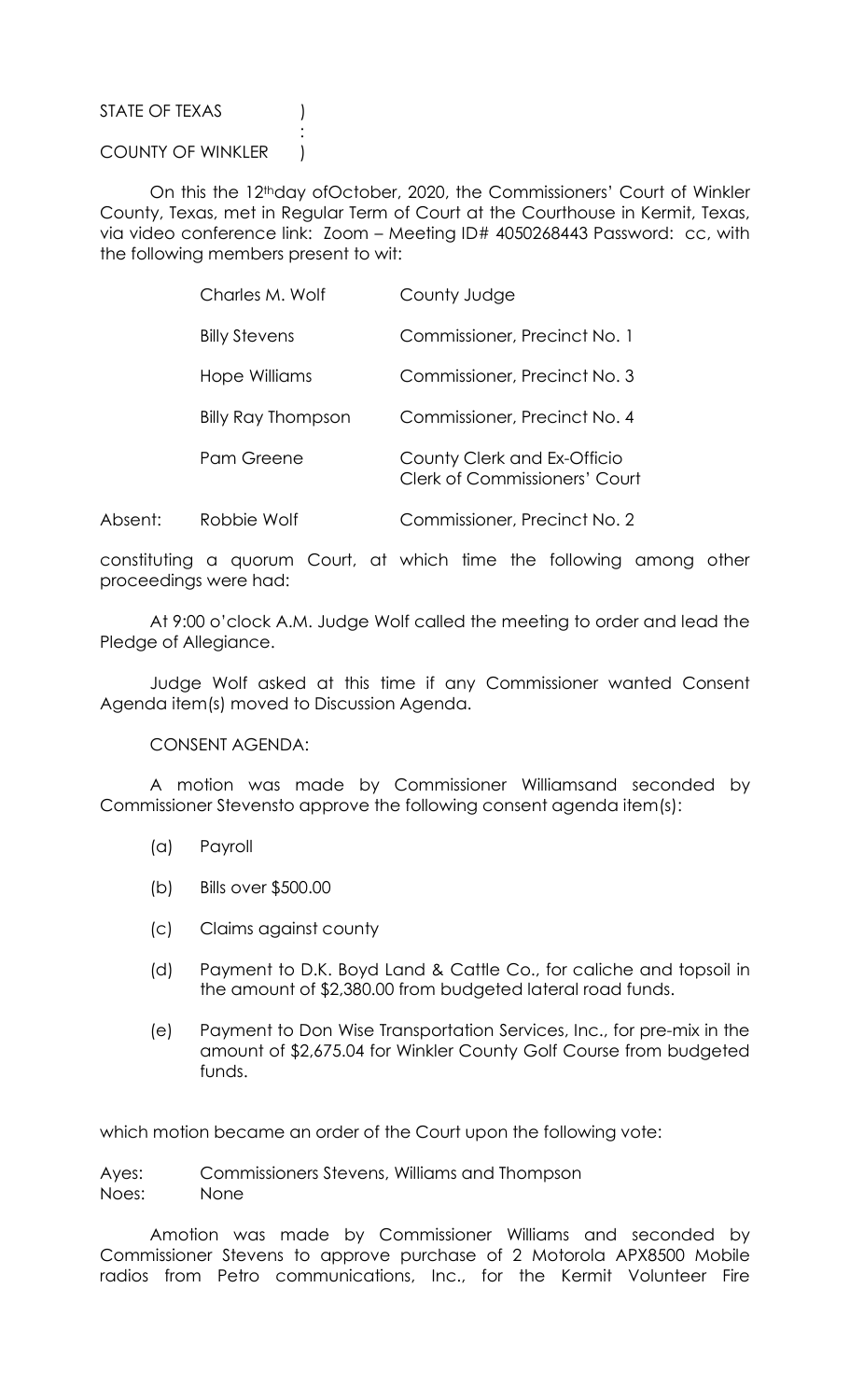Department in the amount of \$15,510.00 from contingency funds; which motion became an order of the Court upon the following vote:

Ayes: Commissioners Stevens, Williams and Thompson Noes: None

 A motion was made by Commissioner Williams and seconded by Commissioner Stevensto approve payment of retainer fee to Allison, Bass & Magee, L.L.P., in the amount of \$5000.00 for redistricting from budgeted funds; which motion became an order of the Court upon the following vote:

Ayes: Commissioners Stevens, Williams and Thompson

Noes: None

 A motion was made by Commissioner Stevens and seconded by Commissioner Williams to approve Resolution for Indigent Defense Grant Program from the Texas Indigent Defense Commission for 2021 and authorize County Judge to sign;which motion became an order of the Court upon the following vote:

Ayes: Commissioners Stevens, Williams and Thompson Noes: None

 A motion was made by Commissioner Stevens and seconded by Commissioner Williams to approve Resolution Authorizing County Jude to Execute a Letter of Waiver for Payments in Lieu of Taxes (PILOT) for Wink Housing Authority; which motion became an order of the Court upon the following vote:

Ayes: Commissioners Stevens, Williams and Thompson Noes: None

 A motion was made by Commissioner Thompson and seconded by Commissioner Stevens to approve Resolution Authorizing County Grant in the amount of \$369.25 and application to Texas Department of Agriculture for Texans Feeding Texans: Texans: Home-Delivered Meal Grant Program; which motion became an order of the Court upon the following vote:

Ayes: Commissioners Stevens, Williams and Thompson Noes: None

 A motion was made by Commissioner Stevens and seconded by Commissioner Williams to approve creating a janitorial service position for the new Wink Community Center consisting of ten (10) hours per week in the annual amount of \$3,400.00 from open position in Area 2 Road and Bridge funds; which motion became an order of the Court upon the following vote:

Ayes: Commissioners Stevens,Williams and Thompson Noes: None

 A motion was made by CommissionerStevens and seconded by Commissioner Thompson to place District Judge's Order appointing First County Auditor and Assistant County Auditor for period beginning September 23, 2020 and ending September 22, 2022 in the minutes of Commissioners' Court; which motion became an order of the Court upon the following vote:

Ayes: Commissioners Stevens, Williams and Thompson Noes: None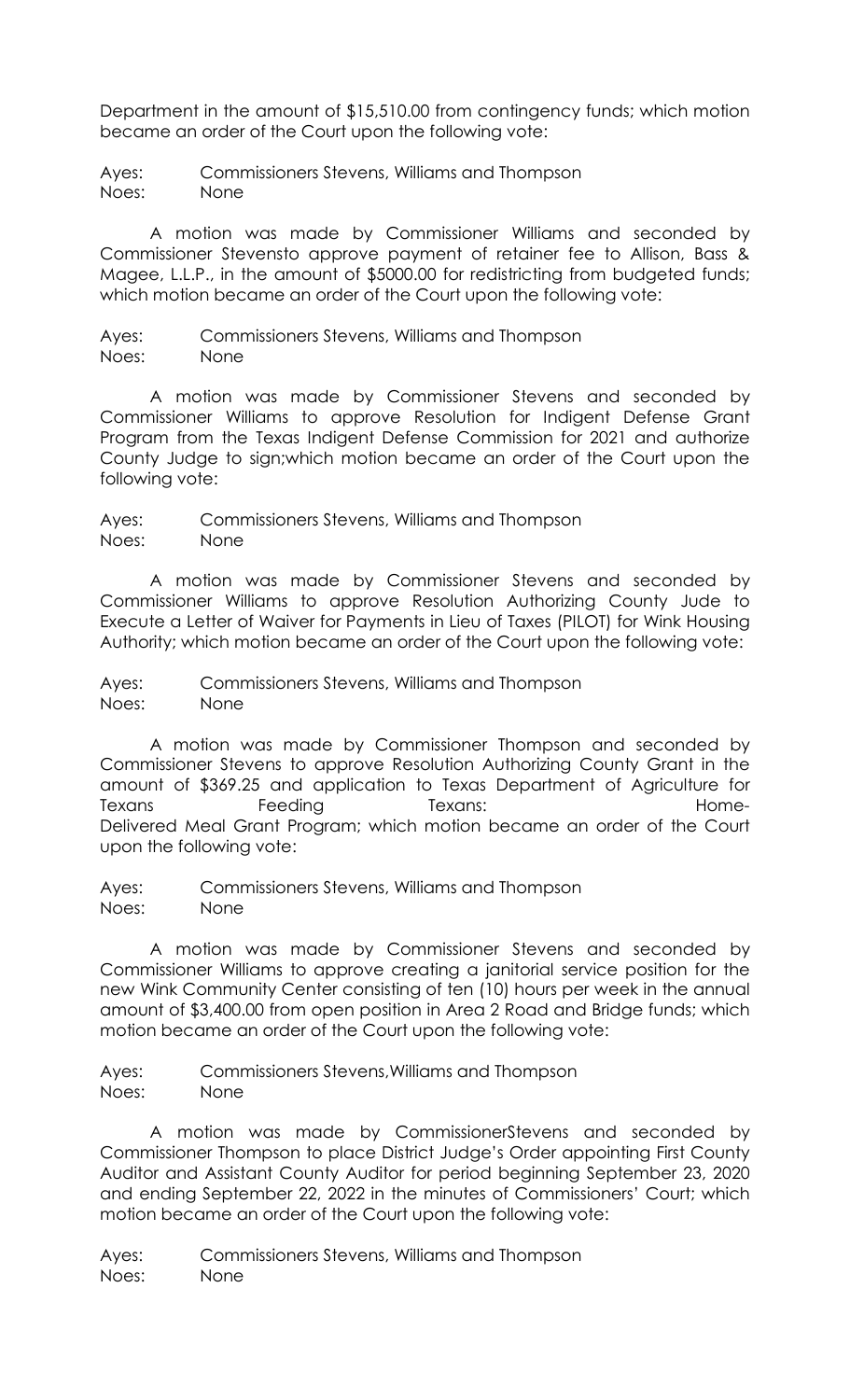A motion was made by Commissioner Williams and seconded by Commissioner Thompson toplace District Judge's Order concerning salary, longevity pay, and office expenses to be paid to Assistant Auditors in minutes of Commissioners' Court; which motion became an order of the Court upon the following vote:

Ayes: Commissioners Stevens, Williams and Thompson Noes: None

 A motion was made by Commissioner Williams and seconded by Commissioner Thompson to approve purchase of twenty (20) 15 - gallon trees with fertilizer from John's Corner for Winkler County park in Kermit in an amount not to exceed \$2500.00 from committed park improvement funds; which motion became an order of the Court upon the following vote:

Ayes: Commissioners Stevens, Williams and Thompson Noes: None

 There were no Winkler County Courthouse change orders and modifications for the Court to consider at this time.

 A motion was made by Commissioner Stevens and seconded by Commissioner Williams to approve Winkler County Courthouse construction claims; which motion became an order of the Court upon the following vote:

Ayes: Commissioners Stevens,Williams and Thompson Noes: None

 There were no Kermit Community Center change orders and modifications for the Court to consider at this time.

A motion was made by Commissioner Stevens and seconded by Commissioner Williams to approve Kermit Community Center construction claims; which motion became an order of the Court upon the following vote:

Ayes: Commissioners Stevens, Williams and Thompson Noes: None

 There were no Winkler County Golf Course change orders and modifications for the Court to consider at this time.

 There were no Winkler County Golf Course construction claims for the Court to consider at this time.

 There were no Winkler County Airport change orders and modifications for the Court to consider at this time.

 A motion was made by Commissioner Williams and seconded by Commissioner Stevens to approve Winkler County Airport construction claim(s); which motion became an order of the Court upon the following vote:

Ayes: Commissioners Stevens, Williams and Thompson Noes: None